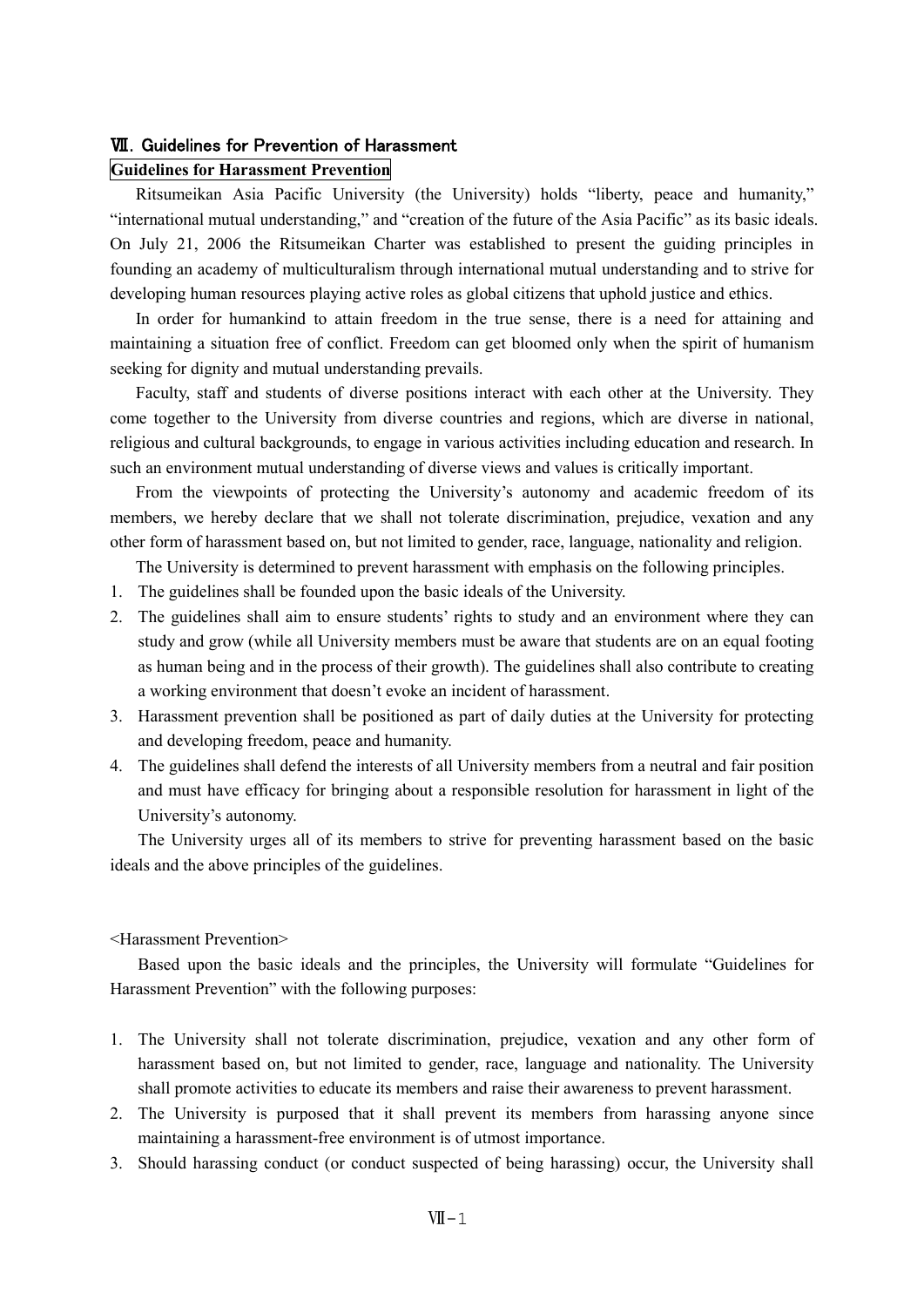provide the parties to this incident with assistance for deepening mutual understanding and improving the aggrieved situation.

4. The University shall seek for a solution in light of its basic ideals and the aforementioned principles, if the parties are unable to resolve the problems by themselves.

The University shall establish the Harassment Prevention Committee ("the Prevention Committee") and other organizations necessary for attaining the above purposes.

## <Definitions of Terms on Harassment>

## (1) Harassment

There is no appropriate translation of the term, harassment, in Japanese. In Japanese society and universities harassment-related terms, such as "sexual harassment, academic harassment, campus harassment or power harassment," are being used without clear definitions.

At the University "harassment" is defined as discrimination, prejudice, or vexation based on, but not limited to gender, race, language, nationality, social background, religion, thought, creeds, occupation, or disability status. The term is also applicable to conduct or comment, which has adverse influence on individuals or causes them emotional distress, when faculty members, staff members, students or relative individuals direct it at other faculty and staff, or students and relative individuals, or when students and relative individuals direct it at other faculty members, staff members, students or relative individuals.

# (2) Sexual Harassment

Sexual harassment is comment or conduct directed at individuals that is of a sexual nature, violates human rights and creates discomfort to them.

This type of harassment includes, but is not necessarily limited to:

- 1) Comment or conduct of a sexual nature (in a broad meaning), which causes a sense of humiliation, emotional distress or discomfort to individuals;
- 2) Comment or conduct of a sexual nature, such as display of sexually explicit posters and other propositions of a sexual nature, which interferes with individuals' education and research, or a working environment (referred as sexual harassment of an abusive environment"); and
- 3) Making an unwelcome request for sexual favors; and when it is rejected, implying retaliatory actions, such as unfair treatment in employment or grade, or taking these actions in a working or learning environment (referred as sexual harassment based on a quid pro quo).

In many cases the mass media features incidents of sexual harassment only in the context highlighting indecent behaviors, entangled relationships and criminal offences. Consequently, it is not rare that the definitions of the terms are misunderstood or understood in a significantly narrow sense. However, ex fact, not only vicious behaviors of a sexual nature, but also the behaviors, which used to be perceived as unproblematic, can be viewed as harassing. Thus, it is important to accurately recognize which comment or conduct is sexually harassing in light of the following points: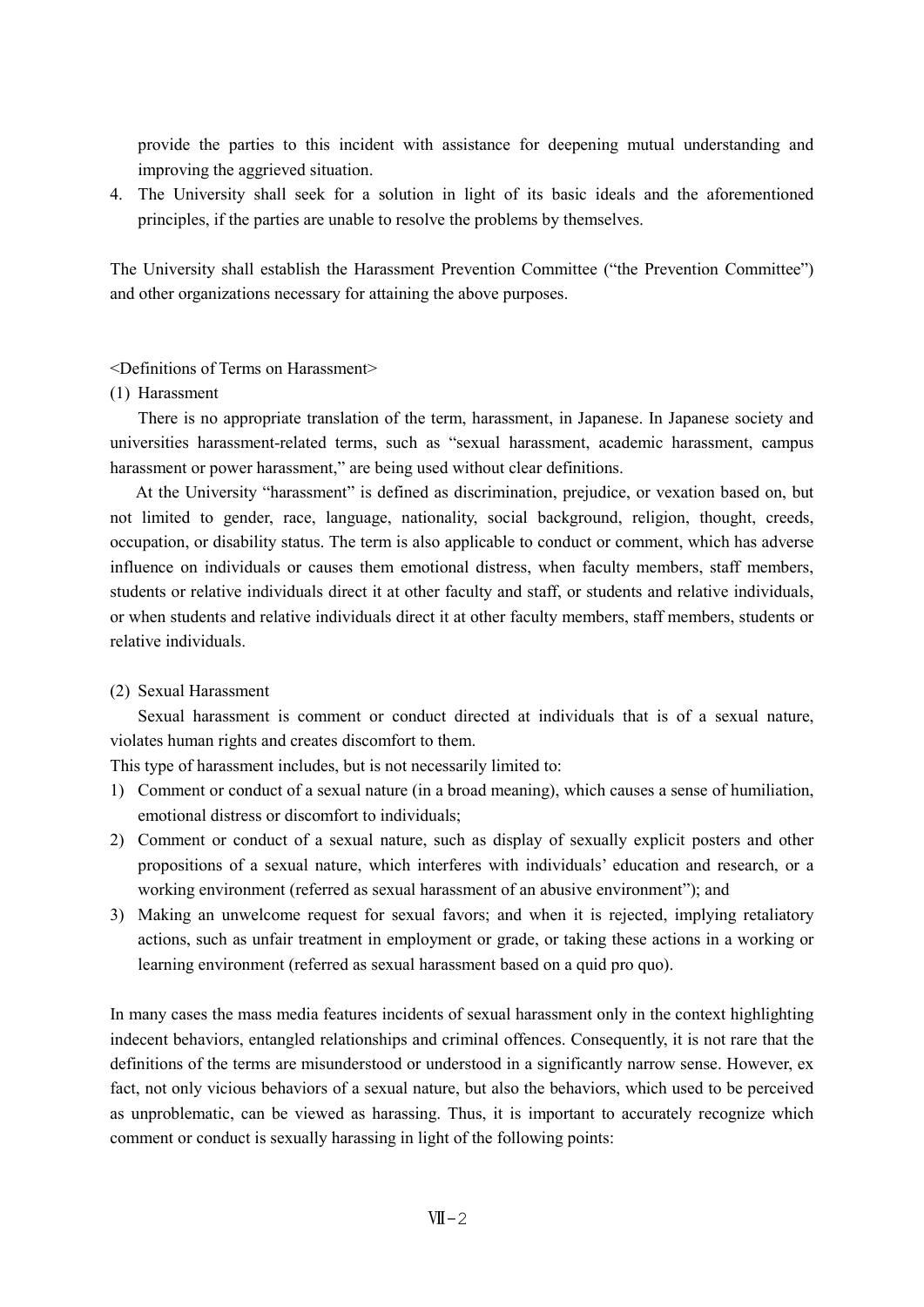- ① Respect another individual's personality with each other.
- ② Be aware and conscious that another individual is an important partner.
- ③ Shed a concept of looking another individual only as an object of sexual interest.
- ④ Never consider individuals of the opposite sex as inferior.

Given such points, sexual harassment between the same sex and discriminatory conduct and comment based on gender stereotypes are also seen as violation of these guidelines.

(3) Academic Harassment

Academic harassment (harassing conduct in an academic setting) refers to conduct or comment that is not necessarily of a sexual nature, but creates discomfort to individuals, interferes with their academic or work performance, or infringe on their rights in research, education or employment, when persons improperly exercise their higher position in an academic hierarchy or dominant position in an academic setting.

Typical harassing conduct in an academic setting is presented below.

- 1) Academic harassment in an educational setting is defined to include, but not limited to:
- ① To refuse to provide required educational instruction to students, or leave them without offering such instruction;
- ② To force excessive assignments to students;
- ③ To treat students unfairly such as making an unreasonable academic decision on degree conferral or a course grade; and
- ④ To disturb students in making a free choice of an academic or career path, or threaten them to make it.
- 2) Academic harassment in a research setting is defined to include, but not limited to:
- ① To deprive students or subordinates of a research theme, keep them from using a research equipment or a facility, or unreasonably limit opportunities to present research findings (referred as academic harassment of research interference ); and
- ② To misuse their research findings/analyses and research ideas (referred as academic harassment of exploitation).
- (4) Power Harassment

Power harassment is defined as improper conduct or comment made by faculty or staff against other faculty or staff through abusing their position or authority in a working environment.

This type of harassment includes, but is not necessarily limited to:

- ① Causing such an offensive working environment that it keeps individuals from concentrating on their duties; and
- ② Unfair treatment in employment decisions such as promotion and transfer, or in salary decisions, such as a higher position and salary raise.

<Applicability and Scope of the Guidelines>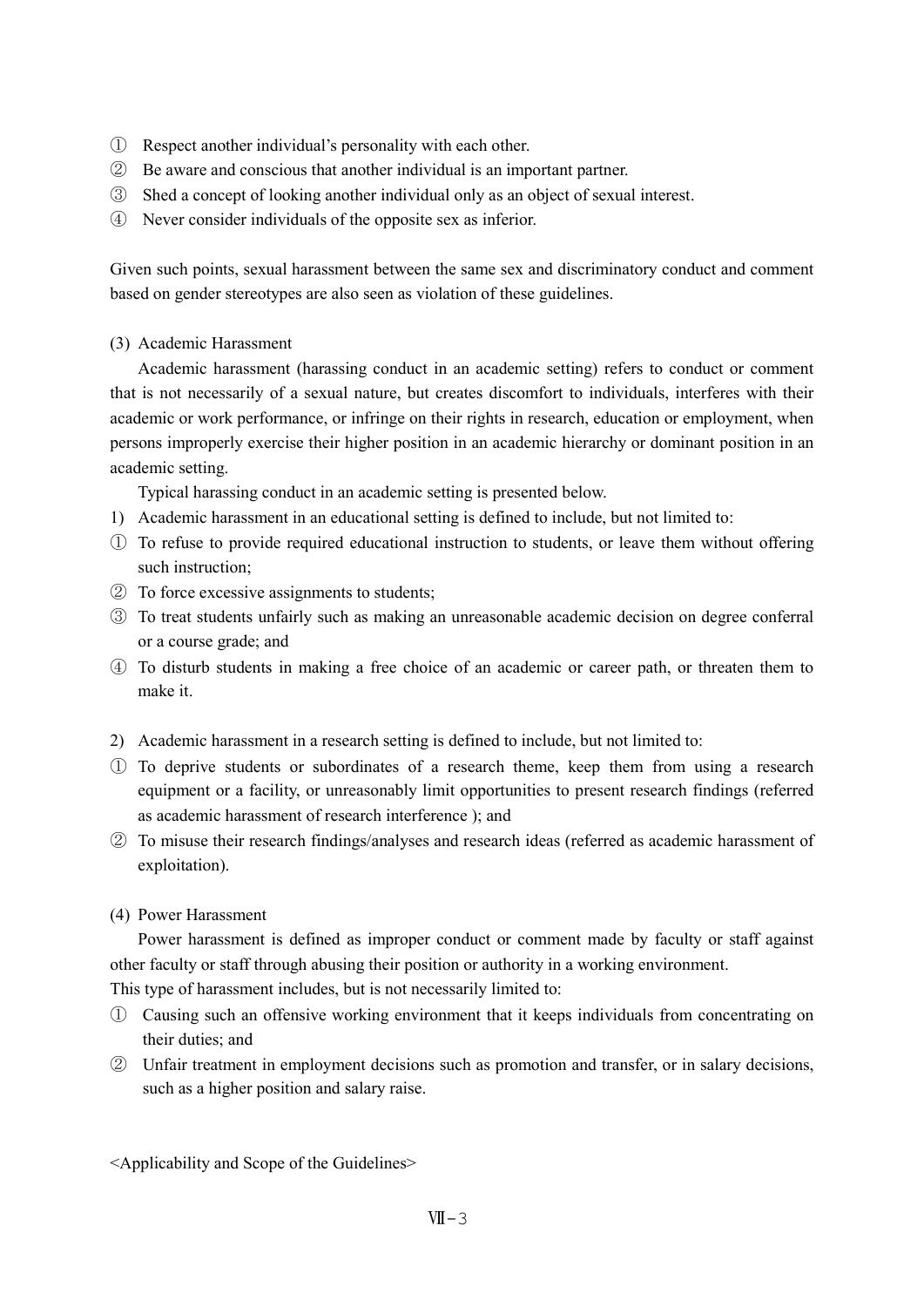The University's Guidelines for Harassment Prevention apply to all members of the University. These members include tenured and non-tenured faculty and staff (including permanent and contracted staff, part-timers, dispatched workers and employees of commissioned businesses) ("faculty, staff and other personnel"), and graduate and undergraduate students (including exchange students, research fellows, part-time students and other students studying at the University) ("all students"). The guidelines are also applicable to TA, RA and other individuals who engage in support duties in education and research activities at the University.

With regard to comment or conduct that has significantly adverse influence on academic performance, education, research, or a working environment of an individual, these guidelines will apply to or be used mutatis mutandis to all of such incidents regardless of when and where an incident of harassment including during a curriculum course, in working hours, or on campus.

Furthermore, if faculty members, staff members or students harass another member of the University or are harassed by another member while he/she is working or studying at the University, these guidelines will continue to be applied to the offenders or victims even after they left the University due to retirement, graduation, withdrawal or dismissal. Moreover, if a member of the University is either the offender or victim, these guidelines will also apply or be used mutatis mutandis.

### <Basic Attitude toward Harassment Prevention>

The principle of preventing harassment is to respect basic human rights.

Each individual has different perception about conduct or comment that can be harassing. The perception is also different, depending on his/her position. This is why people tend to believe that it is not easy to determine whether someone's conduct or comment is harassing. When it is difficult, you can imagine how you would feel if your conduct or comment were directed at your family members (or boyfriend or girlfriend). If it creates discomfort, it is highly likely that the conduct or comment is harassing.

As for an incident of academic harassment or power harassment, you can switch your position to another person's and imagine how you would feel if certain conduct or comment was directed at you. If you feel that it is unfair or if it dampens your motivation, there is a high possibility that it is harassing.

Given these, the following points should be fully aware of.

- ① Perception of comment or conduct of a sexual nature is different between individuals, sexes and social positions. The perception depends primarily on how another person feels about a particular incident. (Even if you intend to express friendliness, your comment or conduct can evoke discomfort to another person, irrespective of your intention; never make a selfish conjecture that comment or conduct to certain extent can be tolerable to another person; never be convinced that you are developing a good relationship with that person).
- ② If you become aware that another person rejects or dislikes your comment or conduct, don't repeat it.
- ③ Be mindful that another person doesn't always show how he/she feels about your behaviors. (In many cases, those persons who have been harassed consider a personal relationship with the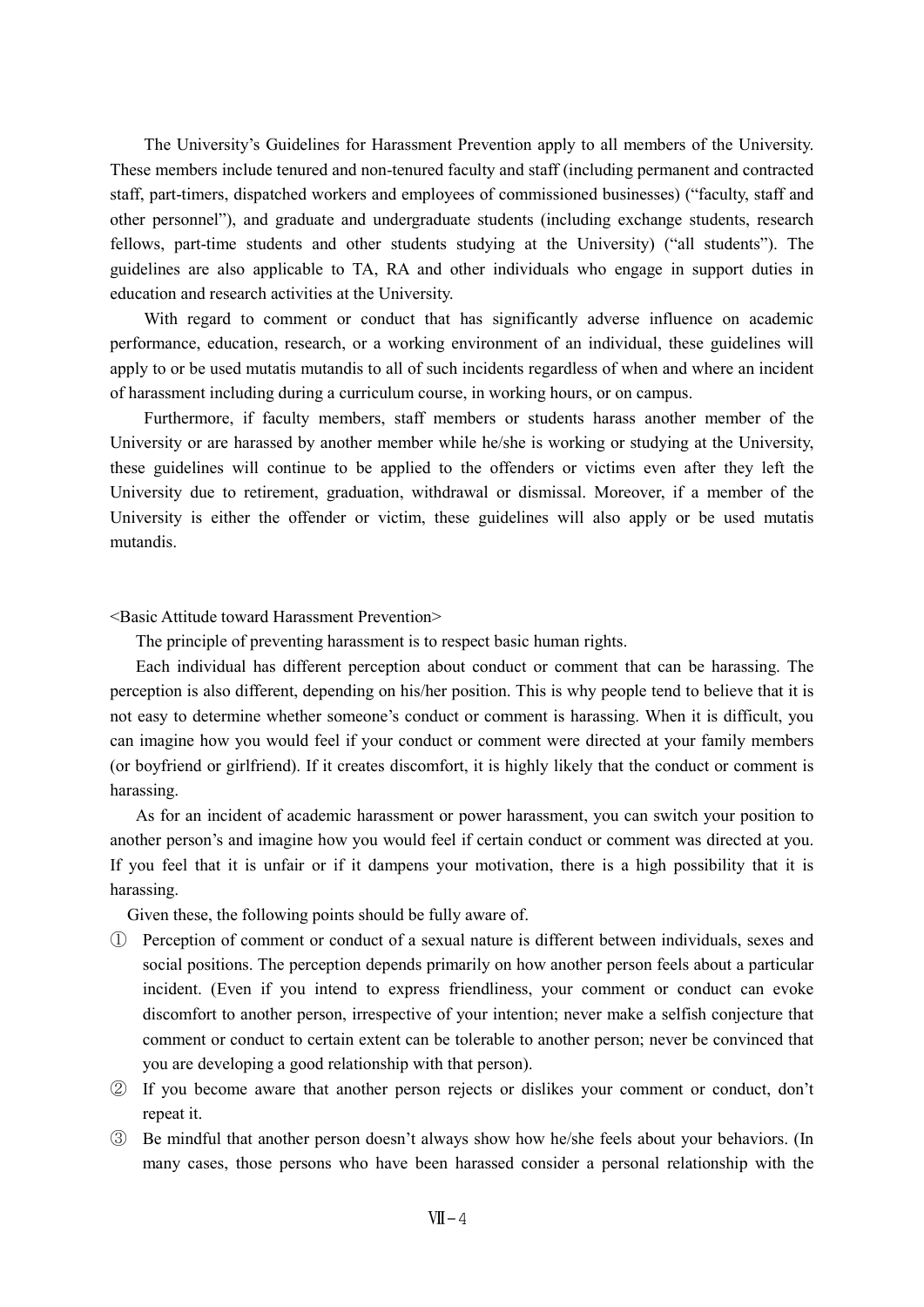offender such as a faculty member, teacher or supervisor, and thus, are unable to reject him/her. Therefore, even if they don't express rejection, don't take it as an agreement or consent).

④ It is not enough to pay attention to harassment only during the office hours and in the work place. (For instance, it is also important to be attentive to harassment prevention at events, small parties and banquets where personal relationships at the work place or in the classroom are maintained).

#### <When you have been harassed>

An incident of harassment doesn't occur because of your fault. Without blaming yourself or before the situation is worsened, you should have the courage to take an action for resolving the problem.

#### (1) Harassment cases you can solve by yourself

In some cases another person is not aware that his/her words and/or actions are harassing. If the relationship between you and that person is not offensive, you should tell that his/her behaviors harassing and create discomfort, verbally or in writing.

### (2) Harassment cases that are difficult to solve by yourself

The University assigns harassment counselors at each office under the Prevention Committee in order to address consultation about harassment. Please consult with him/her immediately after harassment occurs. The counselors' phone numbers are notified separately. A consultation appointment can be made via telephone or e-mail. A private, in-person counseling service is also available. Because harassment counselors and all personnel involved in harassment prevention and the resolution procedure are obliged to maintain confidentiality, information of the consultation will not be leaked to third parties without your consent. You can contact any counselor who is the most accessible.

In some incidents of harassment it can be hard for anybody except the involved parties to understand what actually happened. When you have been harassed, or when you believe you have been harassed, make sure to take accurate records of who has harassed you in which way and other necessary information. Such information will be helpful for examining an incident of harassment objectively, and thereby, will contribute to resolving the problem.

All persons who have been consulted about harassment should seek for advice to a harassment counselor immediately.

#### (3) Urgent Cases

Urgent cases refer to a condition where an incident of harassment can inflict physical harm to the individual who has been harassed. In such a case, he/she should call for help to people around him/her or nearby office, or depending on the seriousness, contact police immediately.

### (4) For Resolving the Problem

If harassment continues to occur for a long period of time and consultation cannot solve the problem, it is possible to ask the University to take a responsible resolution procedure. If you wish to initiate this procedure, please inform to a harassment counselor. The Prevention Committee, when necessary, will urge the Harassment Investigation Committee to undertake investigation immediately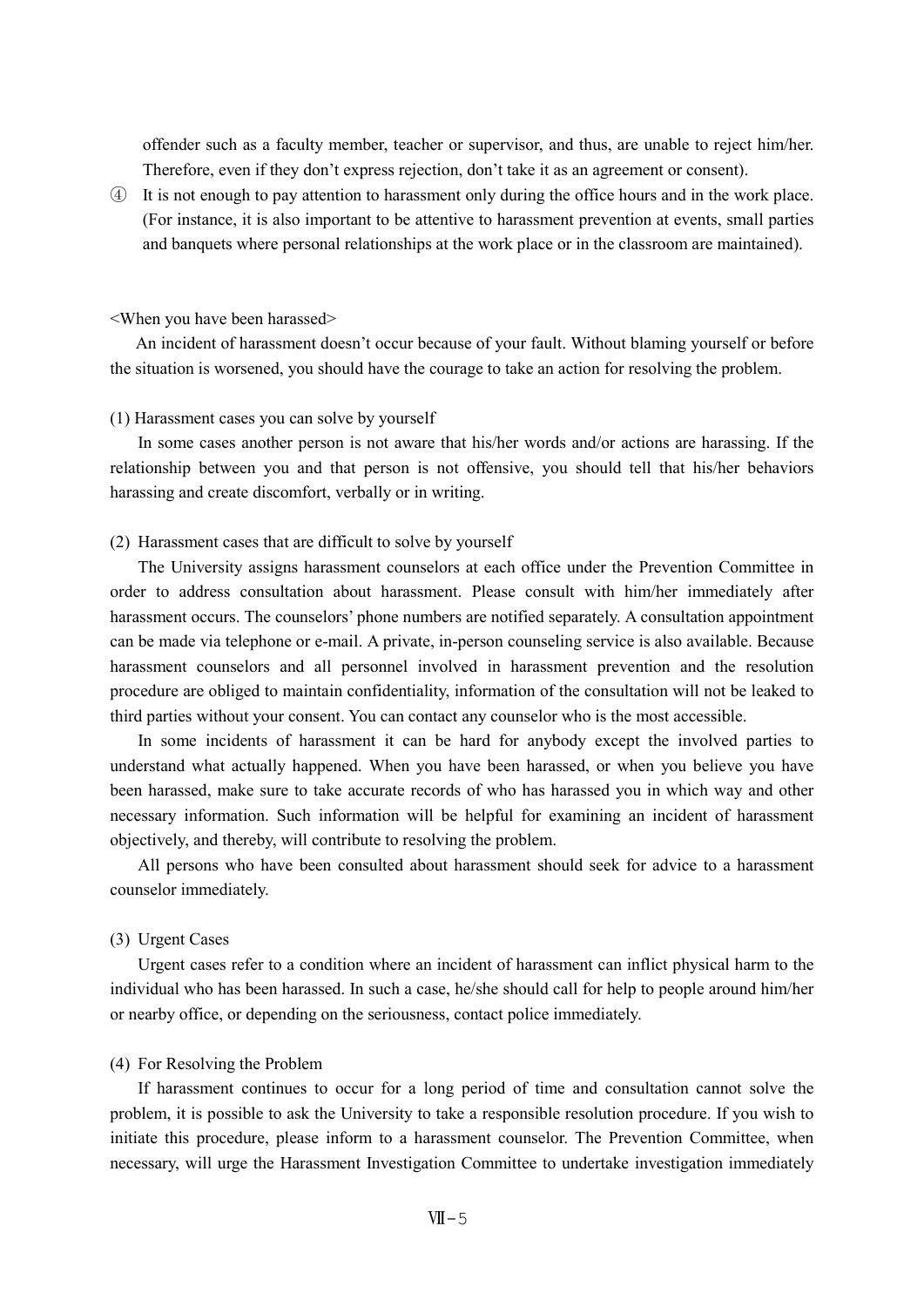after receiving the complainant.

The Investigation Committee will hold a hearing to relative bodies or persons, or take other necessary measures.

If the Prevention Committee Chairperson reached a conclusion that the alleged harassing conduct was intentional or malicious based on a report by the Investigation Committee, the Prevention Committee will deal with an alleged harassment case for resolution, while consulting with relative bodies as need arises.

<Procedure for Harassment Complaint Resolution>

A counselee may file a complaint for initiating problem resolution measures. This is called a "procedure for harassment complaint resolution."

The "procedure for harassment complaint resolution" has the following types and phases with an aim to bring about a resolution suitable to a university conducting education and research.

| Procedure Type  | Summary of the Procedure                                                                                                                           | Responsible<br>Committee    | <b>Examples of Remedial Measures</b>                                                                                                                                                                                                               |
|-----------------|----------------------------------------------------------------------------------------------------------------------------------------------------|-----------------------------|----------------------------------------------------------------------------------------------------------------------------------------------------------------------------------------------------------------------------------------------------|
| "Conciliation"  | sides<br>Claims<br>both<br>from<br>(petitioner and respondent)<br>will be coordinated by a fair<br>viewpoint for the resolution<br>of problems.    | The Prevention<br>Committee | Restore a good learning or working<br>environment.<br>Resolve the problem.<br>Retrieve the disadvantages incurred<br>to persons having been harassed<br>and relieve them.<br>for<br>Recommend<br>launching<br>discussion on a disciplinary action. |
| "Notification"  | The Harassment Prevention<br>Committee will notify the<br>individual<br>engaging<br>1n<br>harassment that a harassment<br>complaint has been made. |                             |                                                                                                                                                                                                                                                    |
| "Investigation" | Take<br>rigorous<br>measures<br>fair<br>factual<br>based<br>on<br>investigation                                                                    |                             |                                                                                                                                                                                                                                                    |

Filing a harassment complaint shall be done through reporting the incident to a harassment counselor. The complaint report must be submitted in writing in the standard form in order for a harassment counselor to accurately understand content of the complaint. Immediately after the complaint is filed, the Prevention Committee will be notified. In response, the Committee will undertake a mediation procedure while respecting the complainant's intent. When necessary, it will establish the Harassment Investigation Committee promptly to hold a hearing to all persons involved in the incident. If necessity arises, an off-campus expert, such a lawyer, can be appointed as an expert Committee member.

If the complaint doesn't wish to make a report to his/her division or the director of the division, or if the complaint wishes for anonymity, the director will be informed only of the facts and the remedial result.

### <Measures by the Prevention Committee>

When the Prevention Committee sees a need for urgent measures, depending on the content of an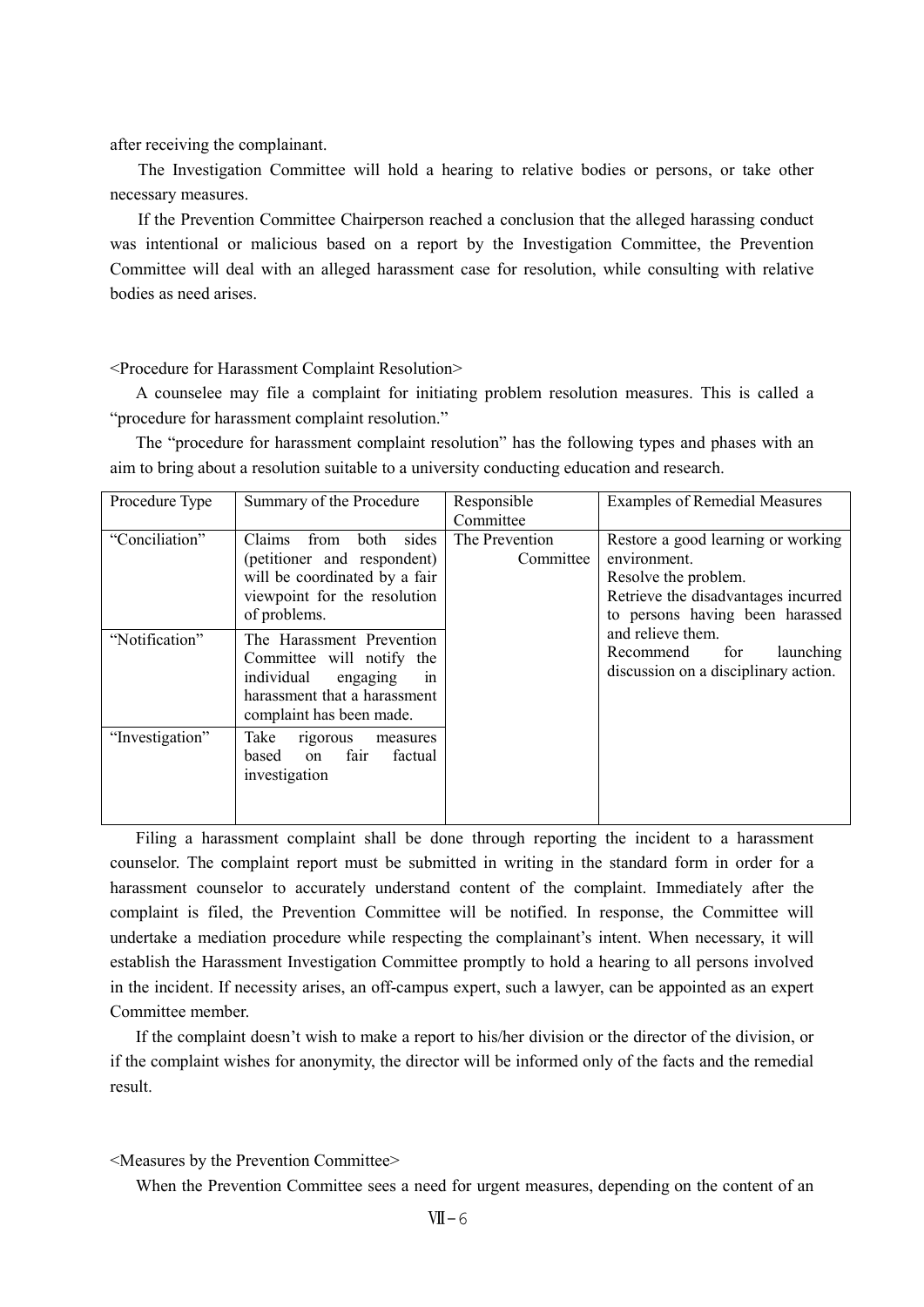alleged harassment case, it may urge relative bodies to take necessary "measures." An example educational measure is change of seminar or class as an educational measure. Another example is that use of the respondent's e-mail account may be temporarily stopped. If the Investigation Committee determined that the alleged harassment case was intentional or malicious after examining the investigation result, the Prevention Committee will make proposal for resolution based on the investigation report. The Prevention Committee will also call for stringent punishment to be taken while consulting with relative bodies as need arises.

If a faculty or staff member conducts sexually harassing behaviors or other types of harassing behaviors at the workplace and other settings, they will be subject to disciplinary measures based on the working regulations. Likewise, students who conduct any types of harassing behaviors will be subject to disciplinary measures in accordance with the Ritsumeikan Asia Pacific University Regulations for Awards and Disciplinary Measures for Students. The Prevention Committee will make a proposal for a disciplinary measure. Even after the harassment-related problem was solved during the process of mediation and investigation, the Prevention Committee will make a proposal for such a measure if it was confirmed that harassing behavior occurred. The final decision on a "disciplinary measure" is not made by the Prevention Committee. Instead, it shall be made in accordance with the "Disciplinary Measure Procedure for Faculty and Staff" (or the "Awards and Disciplinary Measures for Students" when the respondents are students). It should be noted that the decision about any disciplinary measures and relative actions must be made fairly. Therefore, before a decision is made, the respondents will be given an opportunity for defense in order to secure fairness during the procedure.

<Harassment Consultation and Complaint, and Prohibition of Adverse Influence>

It is prohibited for the respondents to retaliate against individuals who have sought for advice to a harassment counselor or filed a complaint to him/her, to annoy them, or to treat them unfairly. If a retaliatory action is taken, the University will respond to it strictly, including a disciplinary measure. <Privacy Protection and Announcement of Disciplinary Measures>

Harassment counselors, the Prevention Committee Members, the Investigation Committee Members and any other individuals who have been involved in harassment consultation, complaint initiation, or resolution procedure shall be obliged to maintain confidentiality in order to protect privacy of the persons who consulted with a harassment counselor or who filed a complaint. With regard to disciplinary measures, in principle, these measures will be announced while respecting the intention of those who have been harassed as much as possible.

<Activities for Awareness Development>

The University, with the Prevention Committee served as the core body, is determined to collect and offer information on preventing various forms of harassment; to improve instruction and support to harassment counselors; to implement education and awareness development activities for harassment prevention to all University members; and to take other necessary measures.

The University will continue efforts to develop an environment where any type of harassment doesn't occur.